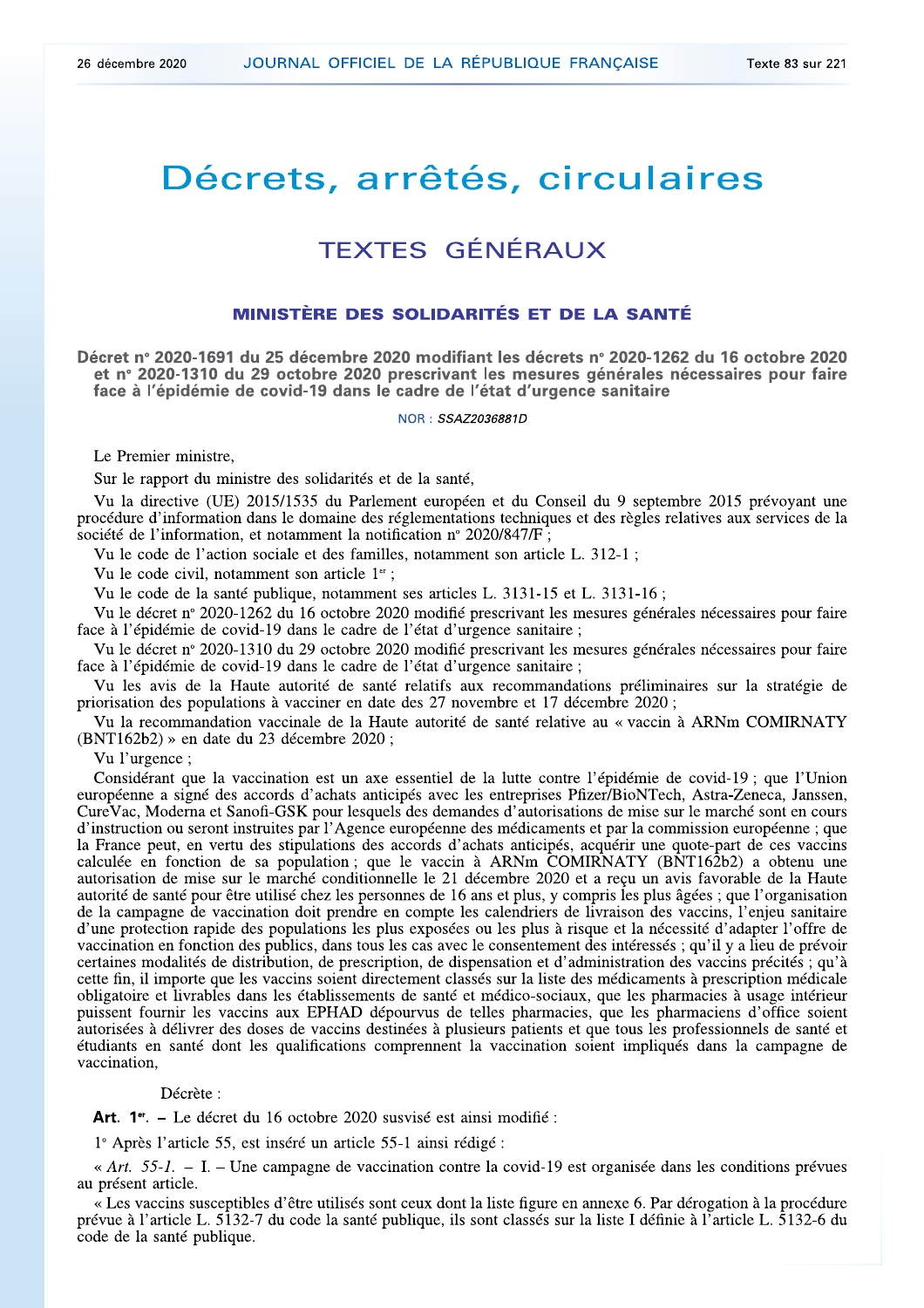« Les vaccins sont achetés par l'Agence nationale de santé publique. Leur mise à disposition est assurée dans les conditions prévues au présent article, à titre gratuit.

«II. – Les vaccins sont mis à la disposition des dépositaires de l'Agence nationale de santé publique.

« Les dépositaires peuvent livrer les vaccins aux grossistes répartiteurs, aux pharmacies d'officine et aux pharmacies à usage intérieur des établissements de santé et, le cas échéant, des groupements de coopération sanitaire, des groupements de coopération sociale et médico-sociale et des établissements sociaux et médicosociaux.

« Les grossistes répartiteurs peuvent également livrer les vaccins aux organismes mentionnés à l'alinéa précédent.

« Les pharmacies d'officine approvisionnent en vaccins les établissements et groupements qui ne disposent pas de pharmacie à usage intérieur ou qui ne sont pas rattachés à un établissement de santé.

« III. – Par dérogation au II de l'article R. 5126-32 du code de la santé publique, l'exercice par une pharmacie à usage intérieur d'une nouvelle mission ou la modification des locaux affectés à ses activités pour les besoins de la campagne de vaccination fait l'objet d'une déclaration préalable dans les conditions prévues au I du même article.

« Par dérogation au II de l'article L. 5126-10 du code de la santé publique, les établissements mentionnés au  $6^{\circ}$ du I de l'article L. 312-1 du code de l'action sociale et des familles, qui ne disposent pas de pharmacie à usage intérieur ou qui ne sont pas membres d'un groupement de coopération sanitaire ou d'un groupement de coopération sociale et médico-sociale gérant une pharmacie à usage intérieur peuvent conclure, avec le pharmacien gérant d'une pharmacie à usage intérieur et le représentant légal de l'établissement de santé dont relève la pharmacie, une convention relative à la fourniture de vaccins.

« IV. – Par dérogation à l'article L. 5123-2 du code de la santé publique, les vaccins peuvent être utilisés par les collectivités publiques mentionnées à cet article.

« V. - Par dérogation à l'article L. 5125-1 du code de la santé publique, le pharmacien exerçant dans une pharmacie d'officine peut délivrer aux établissements mentionnés au II des flacons de vaccins et des solutés destinés à plusieurs patients. Il peut, à cette fin, prélever dans le conditionnement secondaire reçu le nombre de flacons de vaccins et de solutés nécessaires et, le cas échéant, les reconditionner dans un autre conditionnement secondaire.

« Il fournit, le cas échéant, en quantité adaptée aux nombres de flacons à délivrer, la notice en français, le soluté de dissolution, les seringues et aiguilles et un conditionnement secondaire adapté permettant d'en assurer le transport et la conservation.

« VI. – Tout professionnel de santé, exerçant ses fonctions à titre libéral ou non, ou tout étudiant en santé, peut participer à la campagne vaccinale dans la limite de ses compétences en matière de vaccination telles qu'elles résultent des dispositions des quatrième et sixième parties du code de la santé publique.

« VII. - Le médecin coordonnateur de l'établissement d'hébergement pour personnes âgées dépendantes peut prescrire et administrer les vaccins aux résidents et aux personnels de l'établissement dans lequel il exerce. Les médecins traitants des résidents concernés sont informés des prescriptions réalisées.

« VIII. – Par dérogation aux dispositions du premier alinéa et du 2<sup>°</sup> de l'article R. 4311-7 du code de la santé publique, les injections des vaccins par un infirmier sont pratiquées à condition qu'un médecin puisse intervenir à tout moment.

«IX. – Le présent article est applicable aux collectivités mentionnées à l'article 72-3 de la Constitution, à l'exception de la Nouvelle-Calédonie et de la Polynésie française. »;

2° Après l'annexe 5, est insérée une annexe 6 ainsi rédigée :

#### « ANNEXE 6

« – Les vaccins mentionnés à l'article 55-1 sont les suivants :

« – le vaccin à ARNm COMIRNATY (BNT162b2) des laboratoires Pfizer/BioNTech. »

Art. 2. – Le décret du 29 octobre 2020 susvisé est ainsi modifié :

1º Après l'article 53, est inséré un article 53-1 ainsi rédigé :

« Art.  $53-1$ . – I. – Une campagne de vaccination contre la covid-19 est organisée dans les conditions prévues au présent article.

« Les vaccins susceptibles d'être utilisés sont ceux dont la liste figure en annexe 4. Par dérogation à la procédure prévue à l'article L. 5132-7 du code la santé publique, ils sont classés sur la liste I définie à l'article L. 5132-6 du code de la santé publique.

« Les vaccins sont achetés par l'Agence nationale de santé publique. Leur mise à disposition est assurée dans les conditions prévues au présent article, à titre gratuit.

« II. – Les vaccins sont mis à la disposition des dépositaires de l'Agence nationale de santé publique.

« Les dépositaires peuvent livrer les vaccins aux grossistes répartiteurs, aux pharmacies d'officine et aux pharmacies à usage intérieur des établissements de santé et, le cas échéant, des groupements de coopération sanitaire, des groupements de coopération sociale et médico-sociale et des établissements sociaux et médico $sociaux$ 

« Les grossistes répartiteurs peuvent également livrer les vaccins aux organismes mentionnés à l'alinéa précédent.